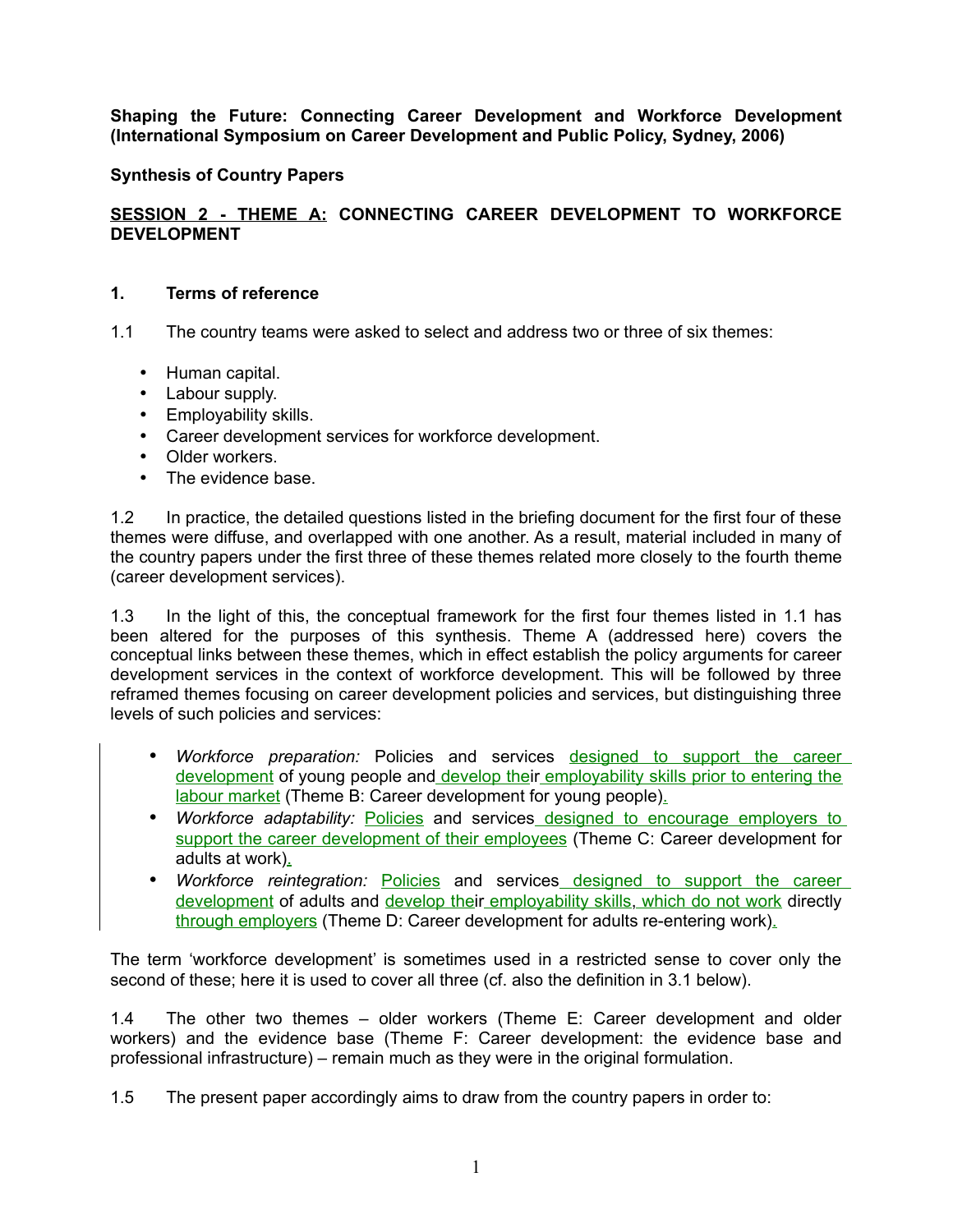- Establish the conceptual links between the original themes listed in 1.1 (Section 2).
- Establish the distinctions between the three levels of policies and services listed in 1.3 (Section 3).
- Address some generic issues that cross-cut the three levels of policies and services (Section 4).

It will also suggest some related questions that might form a basis for the discussion on this theme at the symposium (Section 5).

1.6 As a final introductory point, it is important to note that the status of the papers varies. Some represent individual contributions; some are team documents. Some have been based on a wider consultative process; some have not. Some include contributions from, or have been approved by, government policy-makers, and therefore have at least semi-official status; in others, this is not the case.

# **2. Establishing the conceptual links**

2.1 *Human capital.* The theme of human capital is addressed by seven of the papers. It is defined by OECD as the knowledge, skills and competencies of the workforce. Several papers link it to human capital theory, which emphasises the importance of increasing individuals' knowledge, creativity and innovative flair as a critical means of gaining competitive economic advantage. The UK paper points out that the theory has been subject to critique, partly on the grounds that it ignores the contribution to competitiveness made by other factors, including investment, changes in work organisation, consensus-based industrial relations, and new managerial approaches. Nonetheless, it continues to be very influential on national policies in most if not all countries.

2.2 Enhancing human capital is a key policy drive in many countries – including, for example, the National Reform Agenda in Australia. In at least two country reports (Italy, South Africa) it is framed as 'human resource development'. Government is seen as having a key leadership role (e.g. Botswana). The focus tends to be on goals like increasing qualification levels, increasing participation in post-compulsory education, and increasing participation in training programmes within companies (UK). There is also a focus on enhancing the economic yield from investment in education by strengthening its links with working life (Norway).

2.3 In addition, strategies for human capital often focus on increasing levels of labour-force participation. This may have an economic purpose, in enhancing labour supply (see 2.5-2.9 below), but it may also have a social dimension, in terms of achieving a more inclusive, cohesive and equitable society. The paper on South Africa, for example, links it to the notion that development is not about delivery of goods to a passive citizenry but about active involvement and empowerment; the paper on Denmark suggests that generous welfare systems require high labour participation rates.

2.4 The Australian paper notes that the concept of human capital can be defined *narrowly* as referring to work capacities and measurable skills, or more *broadly* as including personality traits that significantly influence labour productivity. The broader concept also includes career development skills: the ability of individuals to develop, manage and deploy their knowledge, skills and competencies. Recent OECD work has underlined the importance of this broader definition.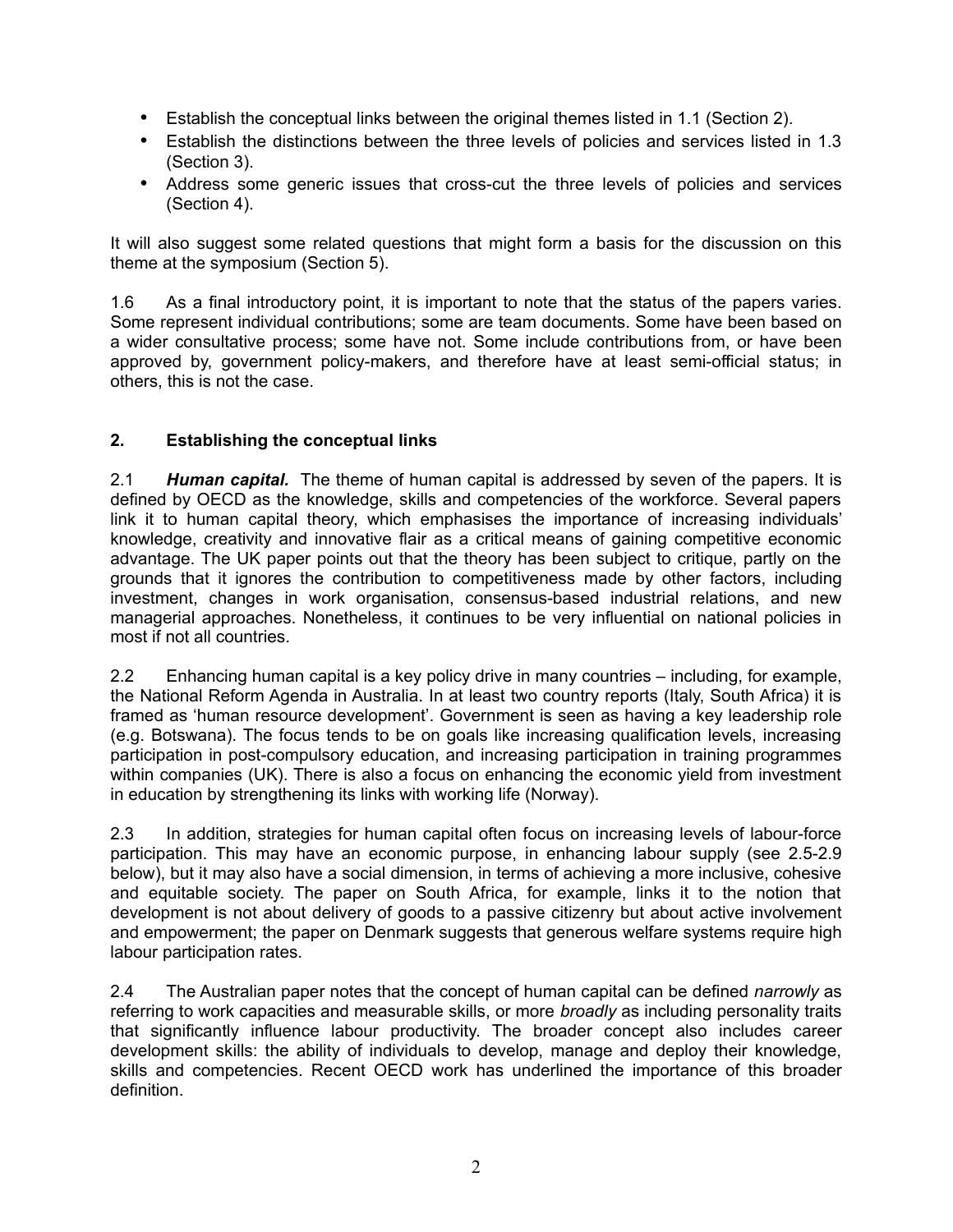2.5 *Labour supply.* The theme of labour supply is addressed by seven reports. In some countries, particularly those with low unemployment, concerns relate to overall labour shortages (e.g. Denmark, Ireland, New Zealand). In other cases, the focus is on more specific skill shortages. This may be framed in terms of mismatch related either to *level* (need for general upskilling) or to *field* (e.g. shortages of people qualified for particular professions or trades).

2.6 Issues relating to labour supply vary, depending on the stage and nature of economic development. They are very different, for example, in a country moving from an agro-based to an industrial economy (Botswana), from a country with a boom in 'new economy' jobs (India), or from a country seeking to diversify its economy (Oman).

2.7 Interventions aimed at enhancing labour supply are often aimed at particular targetgroups. Examples mentioned in the country papers include measures designed to increase the labour-market participation of:

- Drop-outs from education.
- Sole parents / second earners / women returners.
- People with disabilities.
- Immigrants / refugees.
- Disadvantaged ethnic groups.
- Older workers (see Theme E).

2.8 These groups often require, or benefit from, interventions targeted to their distinctive needs. An example cited in the paper from New Zealand is interventions with Maori and Pacific peoples, who commonly have a different approach to the acquisition of knowledge and skills than other New Zealanders, and who benefit from a customised approach that acknowledges their cultural beliefs and values.

2.9 The link between labour supply and career development is established strongly in the papers from Australia and Ireland. The Australian paper points out that the decisions that people make about their participation in the labour market are influenced by the interaction of their own life circumstances, including their level of education and their understanding of the labour market, with the decisions and behaviours of employers, and with public policies. Career development services assist individuals to understand and manage the interaction of these forces, sometimes competing, in ways that maximise their labour-force participation.

2.10 *Employability skills.* The theme of employability skills is addressed in ten reports. 'Employability' is defined in the Latvian report as the capability to move self-sufficiently within the labour market to realise potential through sustainable employment. For the individual, it depends upon: their assets in terms of the knowledge, skills and attitudes they possess; the way they use and deploy these assets; the way they present themselves to employers; and the context (e.g. personal circumstances and labour market environment) within which they seek work. This definition clearly locates career development as a core element of employability skills.

2.11 In other formulations, employability skills and career development skills are views as separate but also as potentially complementary and inter-dependent. The Australian report, for example, points out that the widely-used Employability Skills Framework describes the 13 personal attributes and 8 key skills that employers require of potential employees. This is complemented by the Australian Blueprint for Career Development (adapted from a similar Blueprint developed in Canada) which identifies 11 career self-management competencies across the life-span. The complementary nature of the two frameworks is recognised in some settings but not in others.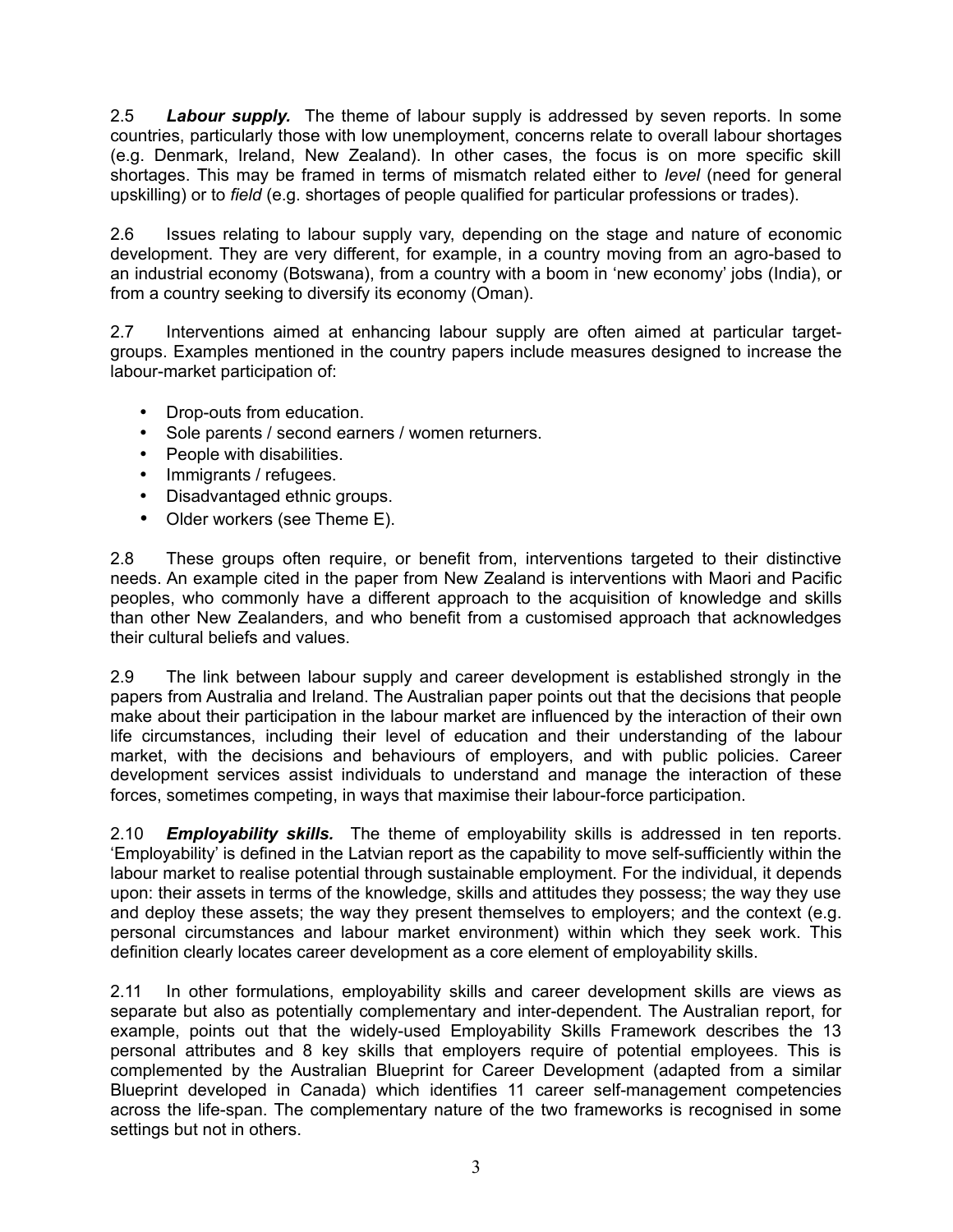2.12 A further 'disconnect', noted in the report on Canada, is between career development services and the development of career development skills. It points out that government strategy documents often describe the importance of career development outcomes (e.g. changes in situation such as finding employment, or applying for further training or education; learning to search for career and labour market information; learning to identify employment and education activities), without identifying career development programmes and services as a necessary delivery mechanism to achieve these outcomes.

2.13 The report on New Zealand challenges these 'disconnects'. It affirms that improving the capacity of the learning system and of workplaces to assist in developing the employability and career self-management skills of individuals is a key way of harnessing the potential of the workforce, and therefore leading to greater productivity.

2.14 *Establishing the links.* The key issue which links these different themes is how career development services (original theme 4) can develop employability skills (original theme 3) in ways which influence the labour supply (original theme 2) so as to maximise the development and utilisation of human capital (original theme 1).

2.15 In the view of some of the country papers, these links need to be established in proactive terms that apply to the whole population rather than in reactive terms confined to limited 'deficit' groups. The Canadian report, for example, suggests that until career development is more aligned with policy issues and connected to the productivity of the working population as a whole, rather than mainly to those in crisis or deficit skill positions, it will continue to be seen as a fringe policy instrument rather than a central instrument. Similarly, the report on Poland calls for a change in the character of services from a reactive to a proactive model.

### **3. Career development and three aspects of workforce development**

3.[1](#page-3-0) Jacobs & Hawley<sup>1</sup> define workforce development as 'the coordination of public and private sector policies and programs that provides individuals with the opportunity for a sustainable livelihood and helps organizations to achieve exemplary goals, consistent with the societal context'. They go on to state that workforce development focuses on four societal issues:

- how schools and agencies prepare individuals to enter or re-enter the workforce;
- how organisations provide learning opportunities to improve workforce performance;
- how organisations respond to changes that affect workforce effectiveness;
- how individuals undergo life transitions related to workforce participation.

3.2 For the purposes of the symposium, it is suggested (see 1.3) that the first of these be labelled 'workforce preparation', that the second and third be merged as 'workforce adaptability', and that the fourth be labelled 'workforce reintegration'.

3.3 Theme B, then, will focus on career development for young people (workforce preparation). It will explore services, programmes and policy initiatives related to young people,

<span id="page-3-0"></span><sup>&</sup>lt;sup>1</sup> Jacobs, R. & Hawley, J. (in press). Emergence of workforce development: definition, conceptual boundaries, and implications. In MacLean, R. & Wilson, D. (eds.): *International Handbook of Technical and Vocational Education and Training.* Amsterdam: Kluwer.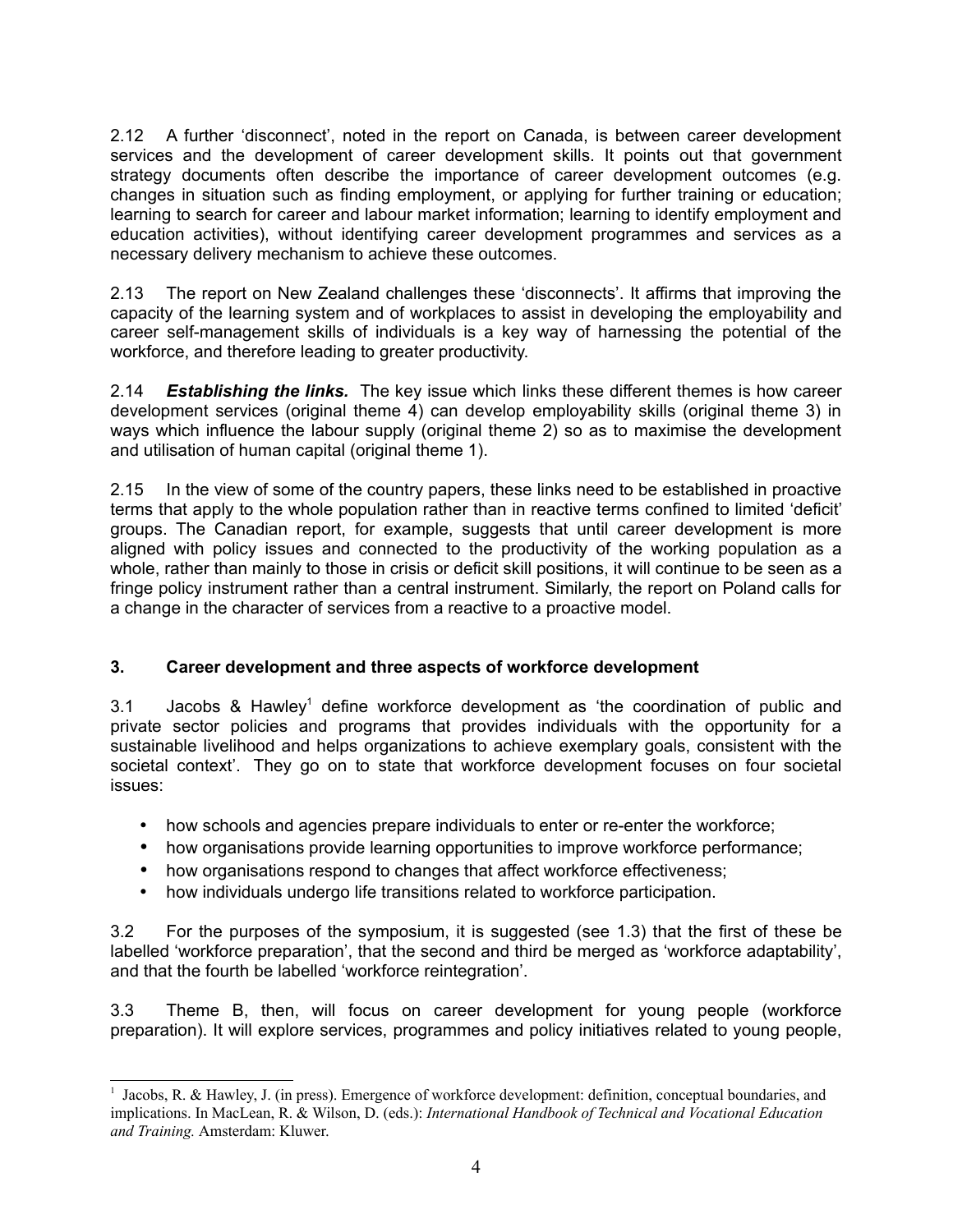including those in schools and tertiary education. It will also place career development provision in the context of wider employability agendas (design of learning pathways etc.).

3.4 Theme C will focus on career development and adults at work (workforce adaptability). It will examine employer-based services and programmes related to the career development of employees, and their relationship to wider human resource development (HRD) and training provision. It will also explore public-policy initiatives designed to encourage and support employers in this area. It will include attention to ways of making the case to employers (in terms of organisational/business benefits), the distinctive needs of small and medium-sized enterprises (SMEs), the role of government as an employer, and the role of sector bodies.

3.5 Theme D will focus on career development and adults re-entering work (workforce reintegration). It will explore services, programmes and policy initiatives related to unemployed people, to immigrants and refugees, and to those re-entering the labour market, plus services available to individuals (including employed individuals) in the community (education-based, community-based, private-sector). It will include attention to assessment and recognition of prior learning.

3.6 As noted in 1.4, older workers are given separate attention as Theme E. This is partly because this was addressed as a separate theme by four country papers, and partly because it cross-cuts elements of workforce adaptability and workforce reintegration.

### **4. Some cross-cutting issues**

4.1 A number of issues cross-cut the relationship between career development and the three aspects of workforce development, in the sense that they relate to career development on a lifelong basis. Two of these are addressed in Theme F:

- Improving the evidence base: routine data collection; research studies; strategies for developing more policy-related research; strategies for disseminating research to policymakers and/or practitioners.
- The professional development of the field: whether career development is a role or profession; initiatives related to staff development and quality enhancement (including those relevant to employer-based provision).
- 4.2 Two further issues, covered in several of the country papers, merit attention here:
	- The need for career and labour market information.
	- The need for lifelong career development strategies, and mechanisms to develop and implement them.

4.3 *Career and labour market information.* The need for high-quality labour market information to underpin career development provision at all ages is widely recognised. In several countries, such information exists, but is not communicated in forms which make it accessible to the general public for use in career decision-making (see e.g. reports on Ireland, South Africa, UK). A number of initiatives are under way to address this issue.

4.4 Linked to this is the need for comprehensive career information systems. The development of such systems requires a strong collaborative structure. Examples include that developed for the Australian on-line system (myfuture.edu.au), and the Canada Career Consortium. An initiative to develop such a system, based on collaboration between the two main relevant government departments, is currently under way in Ireland.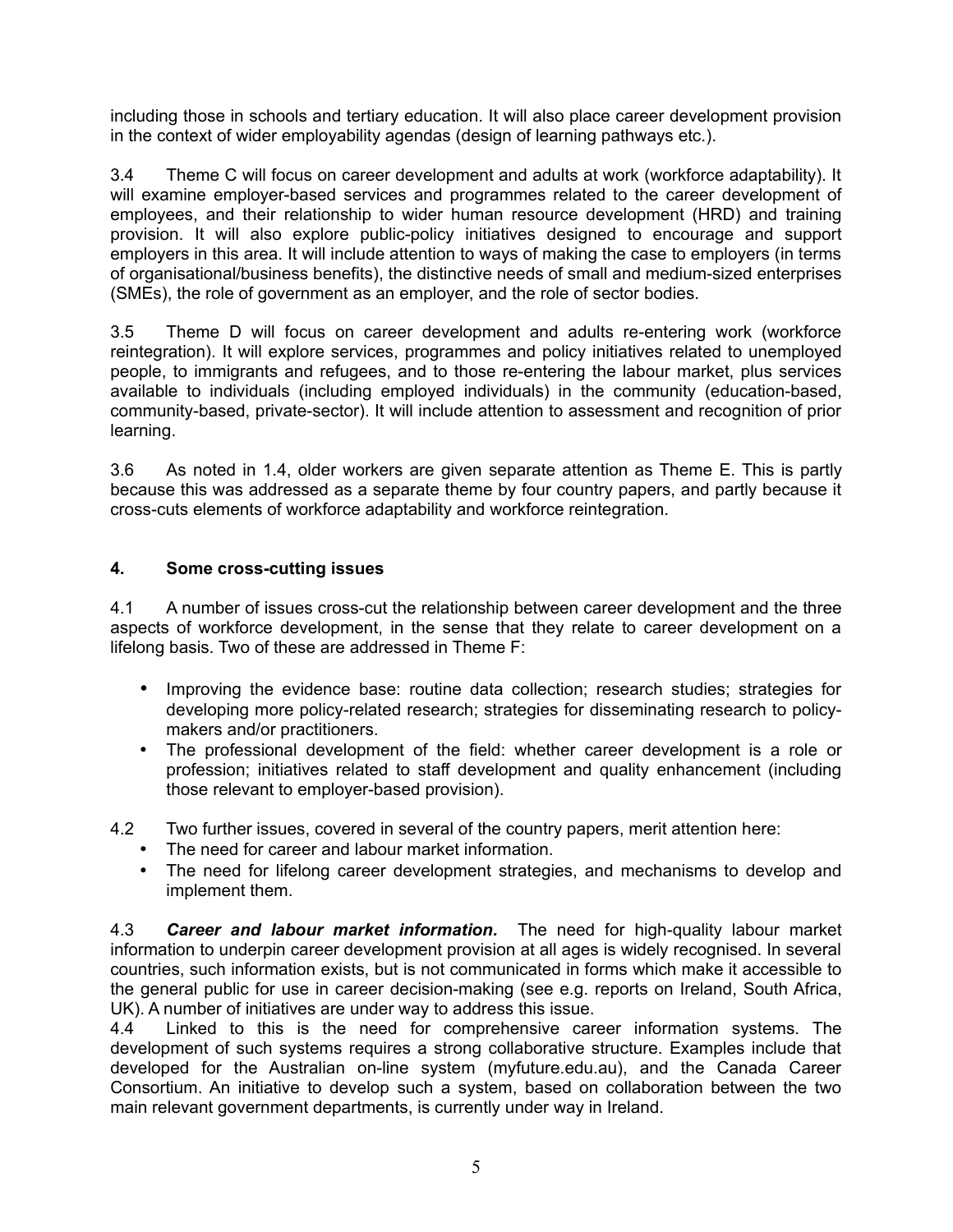4.5 *Lifelong career development strategies.* There is a widely-recognised need more broadly for strategic mechanisms to develop and implement lifelong career development strategies. A number of relevant initiatives are mentioned in the country papers:

- In Australia, the Career Industry Council of Australia has played an important leadership role, and a feasibility study has been conducted on the establishment of a national institute for leadership for career development.
- In Canada, a pan-Canadian symposium has been held on career development and public policy; several provinces have subsequently developed their own strategies.
- In Finland, national working groups have periodically been established by the two relevant ministries with a broad membership including the social partners.
- In Ireland, the UK and some other European countries, national guidance forums are being established, with some networking support from the European Commission.
- In Latvia, a working group has been established by the two relevant ministries to review existing legislation and clarify the respective tasks and services of different career development providers.

4.6 If such strategies are to include a strong focus on the relationship between career development and workforce development, it is crucial that the social partners are closely involved in these developments. The difficulties of securing employer involvement is mentioned in, for example, the papers on Canada and India.

4.7 Conversely, it is important that the career development field is represented in any mechanisms designed to develop national or regional strategies for workforce development (see e.g. papers on Botswana and Canada).

4.8 One of the goals of these various mechanisms could be to develop a career development culture. The paper on Canada suggests that 'pockets' of such a culture are beginning to develop, but that much more work is needed.

# **5. Questions for discussion**

5.1 Questions arising from the country-paper contributions on this theme, as summarised above, include:

- Is the role of career development services in maximising the development and utilisation of human capital now sufficiently well-established in conceptual terms? If not, what further work is needed on this?
- Are there tensions between viewing career development in these terms and the views of it taken by career development professionals? How are these tensions to be resolved?
- What are the implications for public policy of the link between career development and human capital, in relation to the three aspects of workforce development: workforce preparation, workforce management, and workforce reintegration?
- What strategic mechanisms are needed at national (and, where appropriate, subnational) level to promote and pursue these implications?
- How can employers be encouraged to participate in these mechanisms?

Tony Watts 4.4.06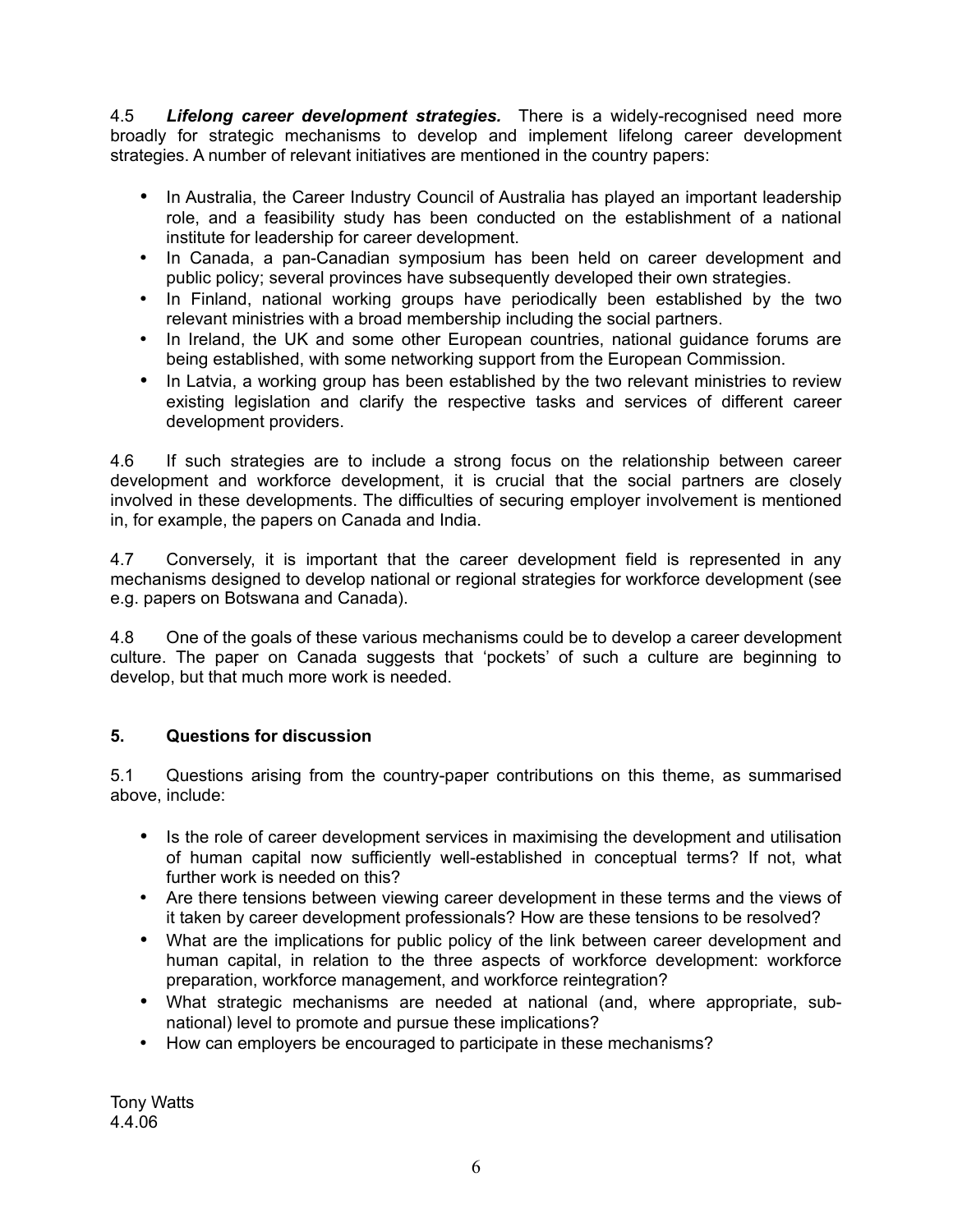**Synthesis of Country Papers**

#### **SESSION 3 - THEME B: CAREER DEVELOPMENT FOR YOUNG PEOPLE (WORKFORCE PREPARATION)**

#### **1. The issues, and what career development services are doing about them**

#### *Introduction*

The country papers show wide variation in their understanding of ways in which career development services and programmes for young people can help to increase labour supply, improve the level of human capital, and improve the quality of human capital by developing career self management and employability skills. They also vary widely in their descriptions of what career development services and programmes and services are doing about these issues.

In some cases, for example in the papers from India and Botswana, the limited material on strategies that are being adopted in services for young people to address these issues is largely because career development services remain poorly developed and accessible only to very limited numbers of young people. And it is probably true to say, even if not surprising, that most papers focus more upon adults, the existing work force and those who have left the education system than upon services for young people.

A notable gap in nearly all papers is a substantial absence of any discussion of career development services within higher education, although the Canadian paper is does point to research on student's limited access to on-campus services, and Finland's paper points out that Finnish universities and polytechnics are required to put into place individual study plans for students with a portfolio approach that takes account of both learning and carer management skills.

Despite the gaps, there are some excellent examples in which country papers show a clear understanding of the implications of recent labour market trends for career development services for youth, of the implications of what a decision to focus upon developing employability skills and to raise the quality of human capital, (as opposed to simply raise its level) means for career development policies, strategies, and programmes, and of the barriers that need to be addressed in implementing these strategies and policies. The New Zealand paper, for example, presents a very clear analysis of the national labour market context (an ageing population; low productivity despite high participation rates; high immigration from Asia and the Pacific but high emigration of the young and highly qualified) and attempts to draw out the implications of this for national human resource development strategies and for the role of career development services, including those for youth, within these strategies.

### *Increasing labour supply and raising the level of human capital*

Understanding of the link between the issues on the one hand and services for youth on the other is perhaps clearest in the case of labour supply. The papers commonly recognise that career development services should, can and do play a role in helping to address early school leaving, both by preventing early drop outs and by helping drop outs to return to study. This is linked to the role that services can play in helping unemployed young people to get jobs. There are close links between this role of career development services for youth and their role in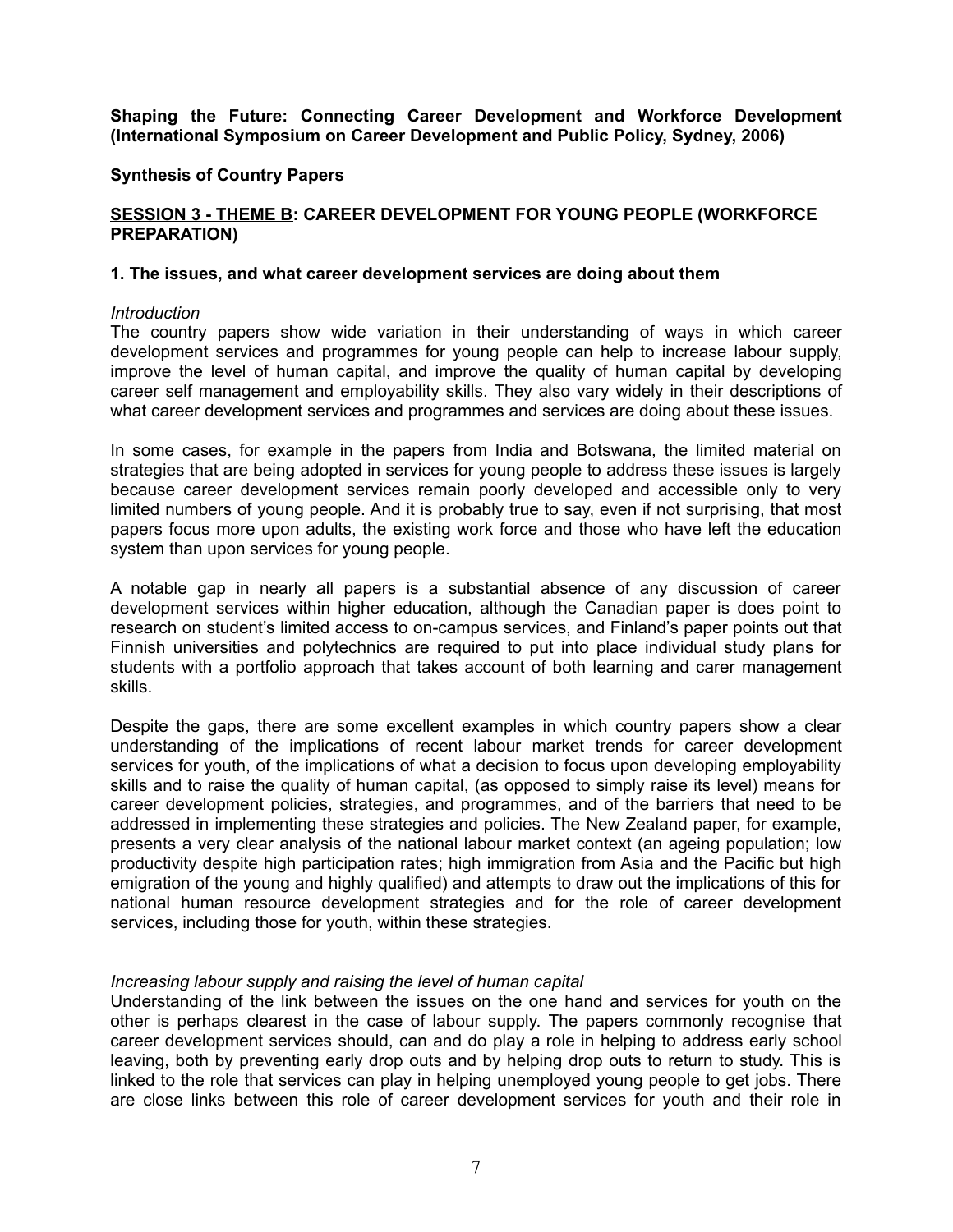improving the level of national human capital by helping school drop outs to return to study, or by preventing early leaving in the first place.

For example Austria describes its three-tiered guidance system in schools (curriculum subjects; school counsellors; school psychologists) as helping to improve educational participation, thereby raising educational achievement and reducing unemployment. It also sees services that help young people at the first point of transition from school as helping to reduce youth unemployment (as well as addressing life and social problems).

Denmark devotes significant space to a description of programmes to connect young people with special needs for guidance to adult mentors and to description of its early guidance intervention policies, each designed to improve students' motivation and reduce school drop outs. The Danish paper also highlights the high priority that Denmark gives to interventions, of which guidance is a central part, that are targeted at those who have dropped out of upper secondary education and that are intended to help them to re-engage with learning.

#### *Improving the quality of human capital and raising employability skills*

Some of the papers recognise that career development services can, and do, extend beyond a role in improving the *quantity* of human capital by helping to raise national educational achievement levels to a role in improving the *quality* of human capital by developing young people's career self management skills, and to a closely related role in developing employability skills. Those that recognise this generally recognise that it involves a change in approach, and in particular a new emphasis upon developmental, curriculum-based and experiential interventions, not simply traditional one-to-one interventions at the point of leaving education.

Ireland, for example, clearly recognises that this shift needs to be made if career development services are to play a greater role in developing employability skills and in raising the quality of human capital, and accordingly has taken steps to embed career education in the school curriculum. Similarly, Norway is taking steps to embed career education more strongly in the curriculum, to develop local partnerships with employers, and to help students to develop individual action plans for their learning and careers. Denmark and Finland are other countries in which an emphasis upon individual action planning for all students is described in terms that recognise that this can help to develop important employability and career management skills.

Australia describes the development of a national employability skills framework. The paper indicates that its consideration and application seems largely confined to vocational education programmes outside of schools, but does point out that it is currently being considered for incorporation into all industry skills standards (and hence could flow through into all vocational education curriculum packages).

#### *Barriers*

A few of the papers quite clearly recognise and describe the barriers that need to be addressed if career development services for youth are to move from an emphasis upon a one point in time, decision-focused approach to one that is developmental, occurring over time, and focuses upon improving and developing skills. For example the Irish paper points to a need to address traditional paradigm thinking among guidance practitioners. Similarly the Norwegian paper recognises the need to make a cultural shift among practitioners, arguing that:

"Norwegian career guidance has had too great a focus on providing information on education opportunities and career choices. The new aim is that career guidance should become more development and process oriented. Importance shall be attached to allowing individuals to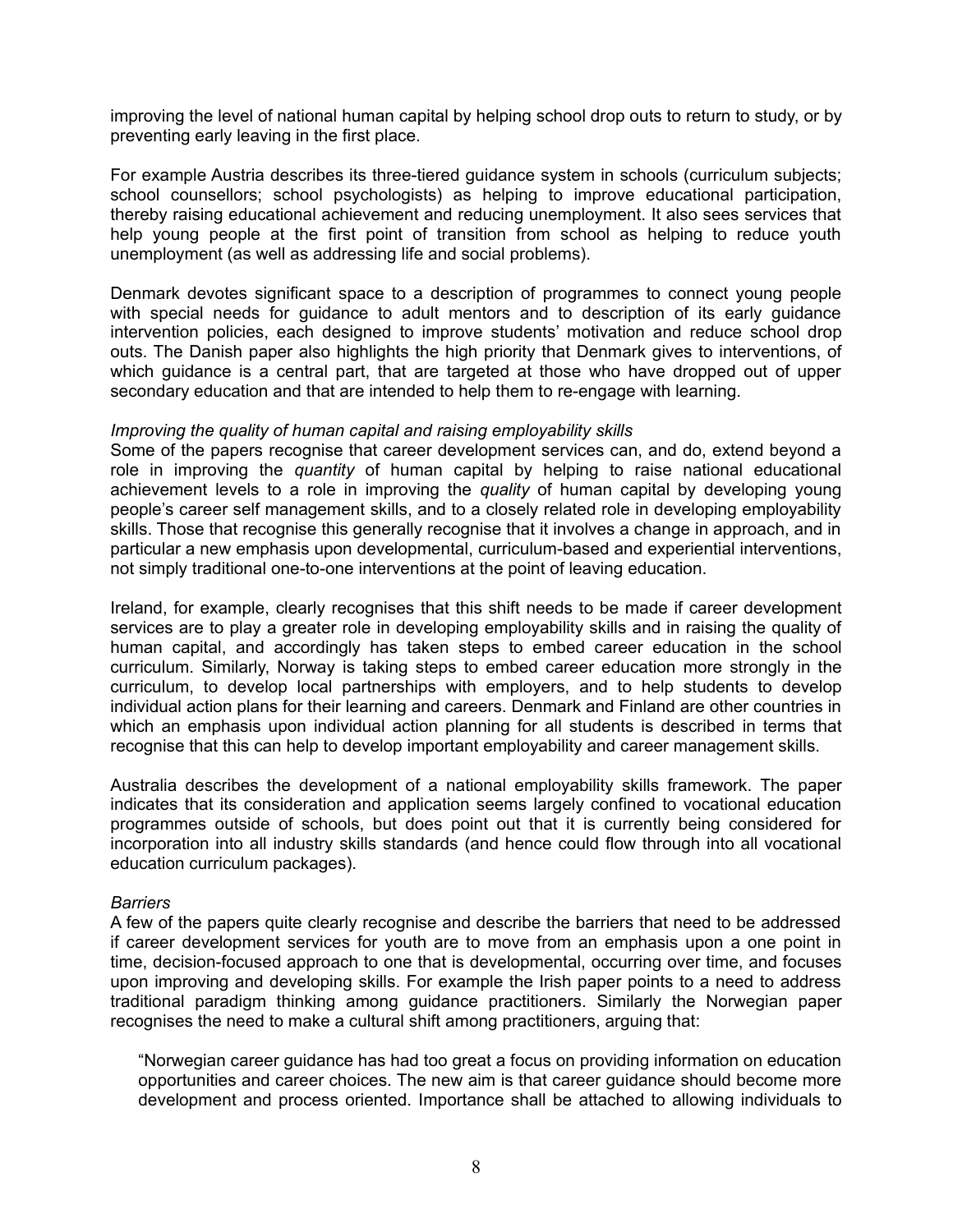develop the competence to plan their own future and to develop a career plan in cooperation with the career counsellor."

## **2. Questions for discussion**

- What needs to be done to ensure that career development services for youth can play a stronger role in preventing early school leaving and in helping early leavers to return to education?
- How would career development services need to be changed to provide a broad focus upon employability and career management skills, not only upon decisions at the point of leaving education?
- What priority should national career development policies give to services in higher education in order to better promote the development of employability and career management skills?
- What changes in practitioner training and qualifications are needed to ensure such a broader focus in career development services for youth?

Richard Sweet 4.4.06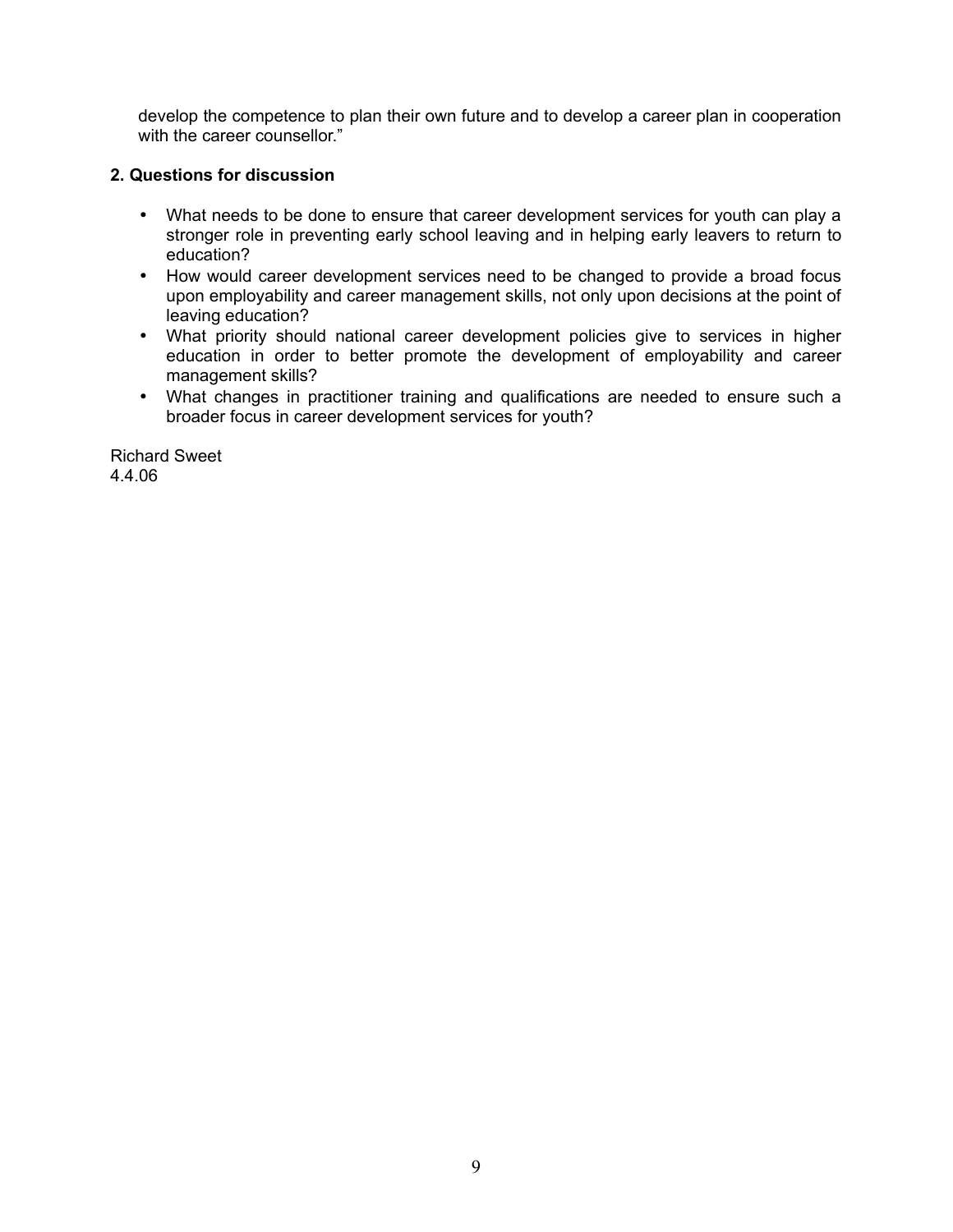# **Synthesis of Country Papers**

## **SESSION 4 - THEME C: CAREER DEVELOPMENT FOR ADULTS AT WORK (WORKFORCE ADAPTABILITY)**

## **1 Introduction**

Career development is seen as having a significant role to play in achieving the objective of upskilling the existing workforce so that employees can adapt to evolving skill requirements. It is cited as an important, though rarely operationalised response to a range of workforce management problems/issues (skill shortages; the increasing rate of technological change resulting in people's existing skills becoming outdated coupled with an ageing population) that confront employers. The role of career development in improving recruitment and retention practices or the quality of working life was less often described.

## **2 Key Issues and Strategies**

### 2.1 Limited Access

The body of research on career development in workplaces is not large and Canada and the UK suggest that career development services in workplaces need to be mapped and the effectiveness of strategies assessed.

The OECD Study observed, and countries papers confirm, that in all countries represented, employed adults, especially those in small to medium sized organizations, have limited if any access to career development services. There is a gap in the provision of services for employed adults to help sustain their employability and to encourage career self-management throughout the life span. Even in the UK, where it is recognised that employers play an important role in delivering career development services in the workplace, greater access for existing workers is an important policy objective. One of Careers Scotland's strategic aims, for example, is to develop people who are in work.

The key stated objectives for employed workers include supporting individuals to achieve their ambitions through better information, advice and guidance; creating stronger links between employers and the career development community; and encouraging the role that employers and trades unions play in encouraging learning and work development.

The use of online career information and guidance in some countries (Canada, Australia, New Zealand,Wales) enhances access to career information for employed workers. However, this seems to be an individual activity rather than part of an employer-sponsored workforce development strategy.

In most cases countries are seeking to expand access for employed adults, by seizing the opportunities inherent in broader skills development, employment or human resource development strategies that have traction in their countries. For example, Canada suggests that while the government's Workplace Skills Strategy does not explicitly highlight the role of career development, there is an opportunity for the links to be made.

### 2.2 Embedded in Skills Development Strategies

Meeting the demand for higher-level skills is an increasingly important objective in many national educational and labour market policies. Efforts to up-skill the labour force, including those already in employment, are reported by many nations. Career development is seen has having a role to play in engaging people in such employer/government sponsored skills development initiatives (Ireland), and in particular in encouraging people to have their prior learning recognized (Denmark and Canada).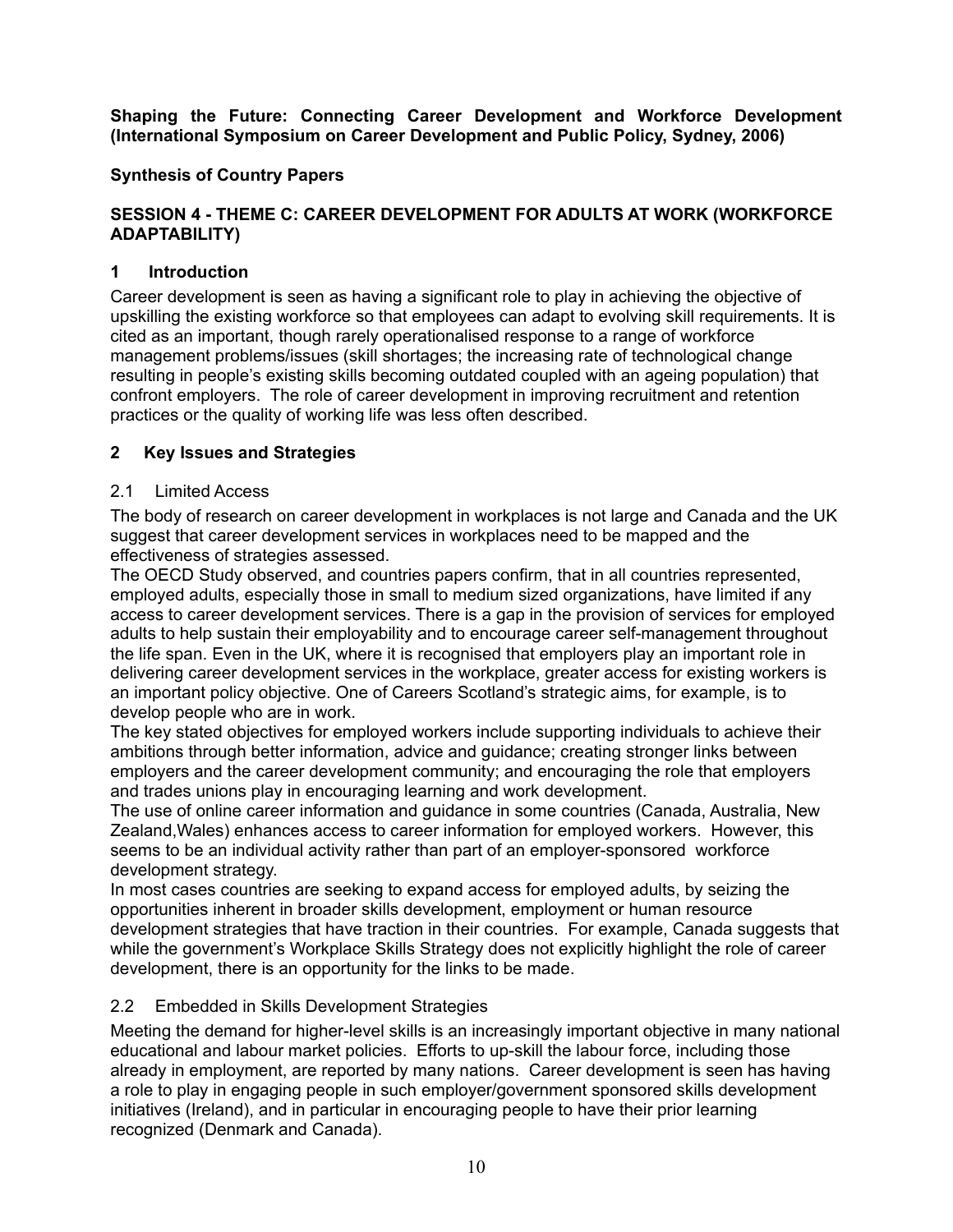Ireland notes that career guidance gives employees the confidence to avail themselves of available learning and work opportunities. Austria suggests that it should be a priority in skills programs for adults enabling them to anticipate and adapt to new skill requirements.

# 2.3 Embedded in Human Resource Development Strategies

In some countries the vehicle to give prominence to career development is through human resource development policies/strategies. One of the strategic objectives of South Africa's HRD Strategy is described as "increasing employer participation in life long learning" and one success indicator is specified as *public sector education and training* to support service delivery, in addition to private sector commitment to skills development. However, it is noted that even in the public service there is a gap between the vision and the reality.

# 2.4 Embedded in Employment Strategies

New Zealand notes that the government has broadened the focus of its employment strategy, placing *greater emphasis on the quality of work and the rewards from it.* The strategy, "Better Work, Working Better", aims to achieve high quality employment in industries, regions and businesses. It would seem that greater employer responsibility for the ongoing development of employees is implied in this strategy.

## 2.5 Not a Homogenous Group

Several papers note the diversity of need within the employed workforce, including workers in transition; the underemployed; those with family responsibilities; the working poor; those with low level qualifications or skills; the well educated; and individuals with high levels of education and training who are looking for a mid-life career change.

Both NZ and South Africa draw attention to the significant number of people in the workforce with low literacy, numeracy and language skills, which restricts their ability to adapt to changing workplace demands.

**Older workers** wishing to modify their career activity without withdrawing completely and older workers wishing to keep up with technology and other changing workplace dynamics are considered to have particular needs. The Australian National Strategy for Ageing asserts that "opportunities should exist for Australians to make a lifelong contribution", and a government website is dedicated to promoting mature age employment, as a key strategy for managing the impact of demographic change. Botswana, in noting that much more needs to done in retaining the skills of older workers, reminds us of the complementary roles of career practitioners, employers and policy developers in retaining older workers, and the importance of lobbying and advocacy. Italy advocates that older workers should be a priority group for workforce development strategies and suggests that policy makers have been slow to mobilize career development services in support of active ageing. The USA paper reports that the absence of career services for the active older worker is evidence of a structural lag between services and programs and the reality of an ageing population. While the USA reports signs of some proactive responses by some American companies, it concludes that career services for older workers, where they are available at all, lack government funding support and are disconnected from services that support positive ageing.

# 2.6 A Shared Responsibility

Several countries assert that responsibility for career development should be shared between employers, governments and employees (including employee associations/unions). Botswana notes that despite government expectations that social partners will help in the development of social capital few private sector employees have access to development programs. Interestingly most examples of strong partnering arrangements, such as Norway's Partnerships for Career Guidance, focus on career development for young people – the emerging workforce.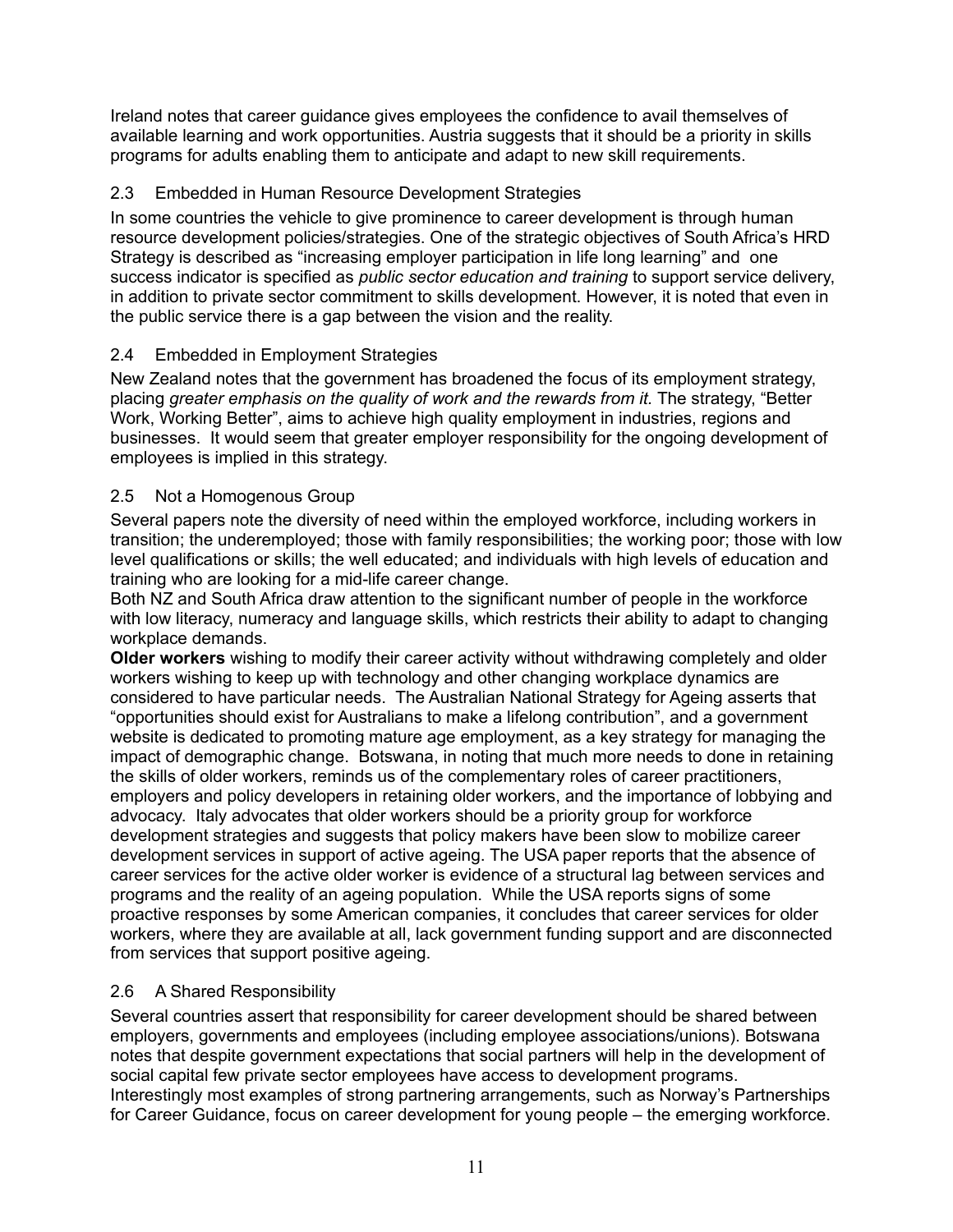Their focus, therefore, is on recruitment, rather than retention of workers, suggesting a lack of understanding of career as a developmental process. In Canada, the Petroleum Sector Council is working with career development specialists to explore outreach strategies to attract more non-traditional workers. While this is encouraging, there is little evidence in the papers of similar considerations being given to career development as a retention strategy.

Ireland suggests that funding arrangements for employed workers need to take into account the capacity of the individual to pay for services received in order to ensure financial sustainability. Poland suggests that employer and trade union funds should be used to finance services for workers. In England, Scotland and Wales, the launch of the Union Learning Fund has been a major catalyst for the development of the role of Union Learning Representatives (ULRs) in the workplace.

# 2.7 L*i*nks between employers and career development community are not well established

As Canada notes, connections between the career development community and industry/business/labour are not well established and employers do not readily identify the career development agenda as relevant or helpful to them. Furthermore, career practitioners did not rate the priority issues facing employers as high priorities for their practice. Links between the career development sector and the business community sector (especially small to medium sized enterprises) are not well developed and there is concern that the career community has not proven its case to business/industry in terms of the contribution of career development to productivity, worker motivation, organizational "fit" and the return on investment.

# **3 Questions for discussion**

Questions arising from the country-paper contributions on this theme include:

- What is the most effective way of raising the profile of 'career' and its potential for actively supporting the key workforce management goals of employers? How can employers and trade unions best be engaged?
- How can the perceived dilemma/conflict in serving the needs of employers and the needs of employees in the workplace be resolved for career development practitioners?
- What role can/should governments play in encouraging employer-based provision of services?

Christine Haines 4.4.06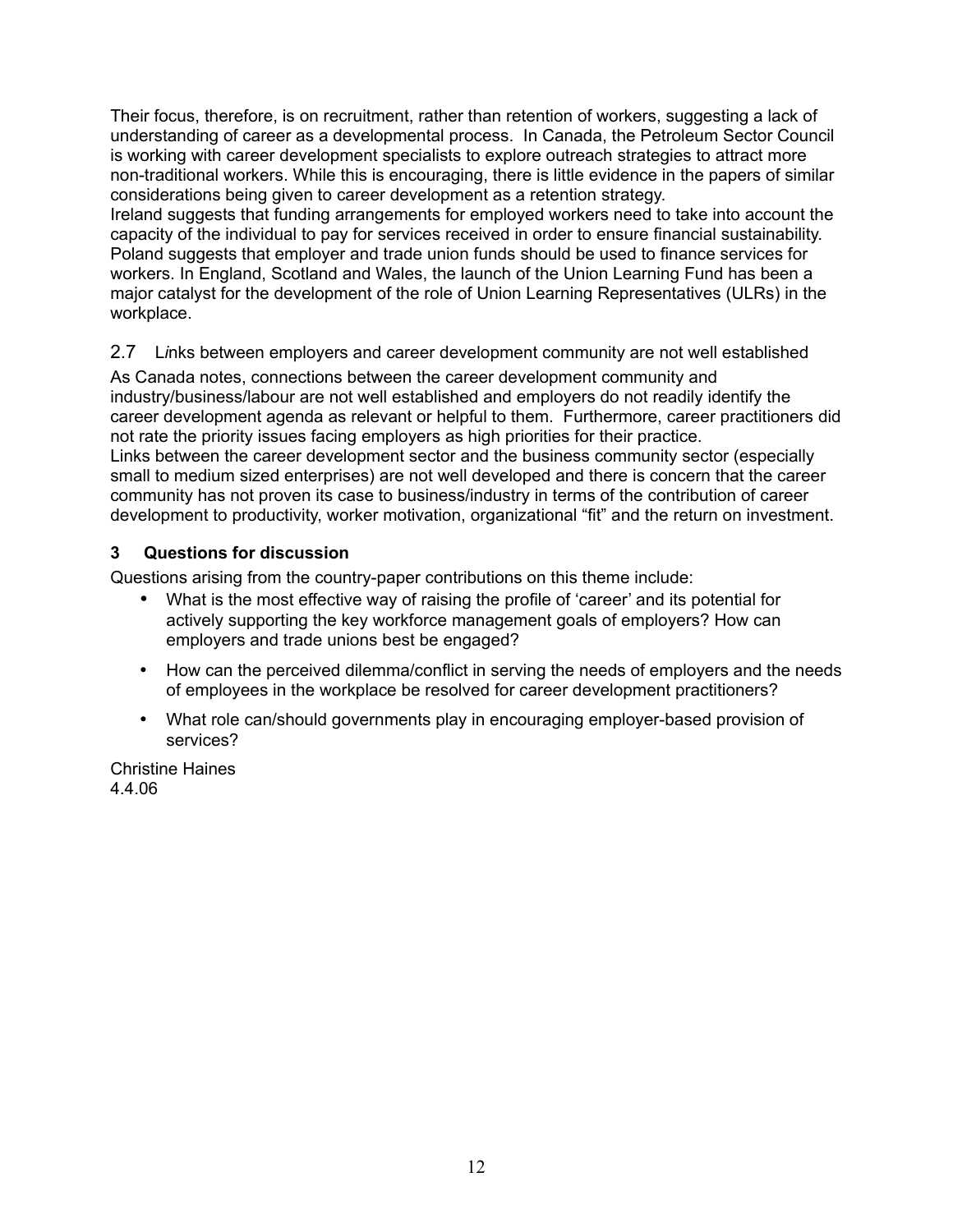### **Synthesis of Country Papers**

## **SESSION 6 - THEME D: CAREER DEVELOPMENT FOR RE-ENTRANTS TO WORK (WORKFORCE REINTEGRATION)**

#### **This theme was addressed in a number of country papers under the original themes such as labour supply and employability skills.**

1.1 A number of country papers identified groups that have been traditionally under-utilised and under-represented in the workforce such as unemployed people, migrants and refugees, women re-entering the workforce, indigenous people, people with disabilities and mental illness (e.g., Australia, Austria, Botswana, Denmark, Finland, Ireland, New Zealand, Norway, United Kingdom). A goal of these countries is to raise the workforce participation rate of these groups.

1.2 Individuals with low literacy, numeracy and language skills were also identified as a group that warrants attention if they are to be adaptable to changing workforce demands (e.g., New Zealand, South Africa).

1.3 Policy initiatives to support those with specialised needs were briefly described in several country papers (e.g., Austria, Denmark, Ireland, New Zealand, Norway). For example, Norway has introduced a number of measures to achieve its goal of becoming a more inclusive society. The UK also expressed a commitment to social inclusion.

1.4 Services to these groups are provided by both government services and communitybased and private sector organisations. For example, the Canadian paper described the situation where 55% of career development practitioners work in community-based organisations and provide services to a broad client group including immigrants and individuals with specialised needs. On the other hand, Botswana described high levels of reliance on government services and limited private sector contribution.

1.5 The Canadian paper reminds us that the provision of career development services for such groups has traditionally been an arena where policy has recognised the need for career development services. For example, Ireland's vocational training and employment authority gives priority to these groups to assist them reach their full potential in the labour market.

1.6 An Australian initiative run by the Department of Employment and Workplace Relations is identifying industries best able to provide job opportunities and developing, with small grant funding, innovative recruitment, employment and retention strategies to increase participation of people with a disability, mature age job seekers, parents and the very long-term unemployed. This initiative points to the need for collaboration between government and other stakeholders including industry and employers.

1.7 *Migrants and refugees.* The under-utilisation of immigrants' competence was identified as a particular challenge by some countries (e.g., New Zealand, Norway). Norway provides language training for immigrants.

1.8 The New Zealand Settlement Strategy is worthy of note. Led by the Department of Labour, the Strategy focuses on improving the settlement outcomes, including labour market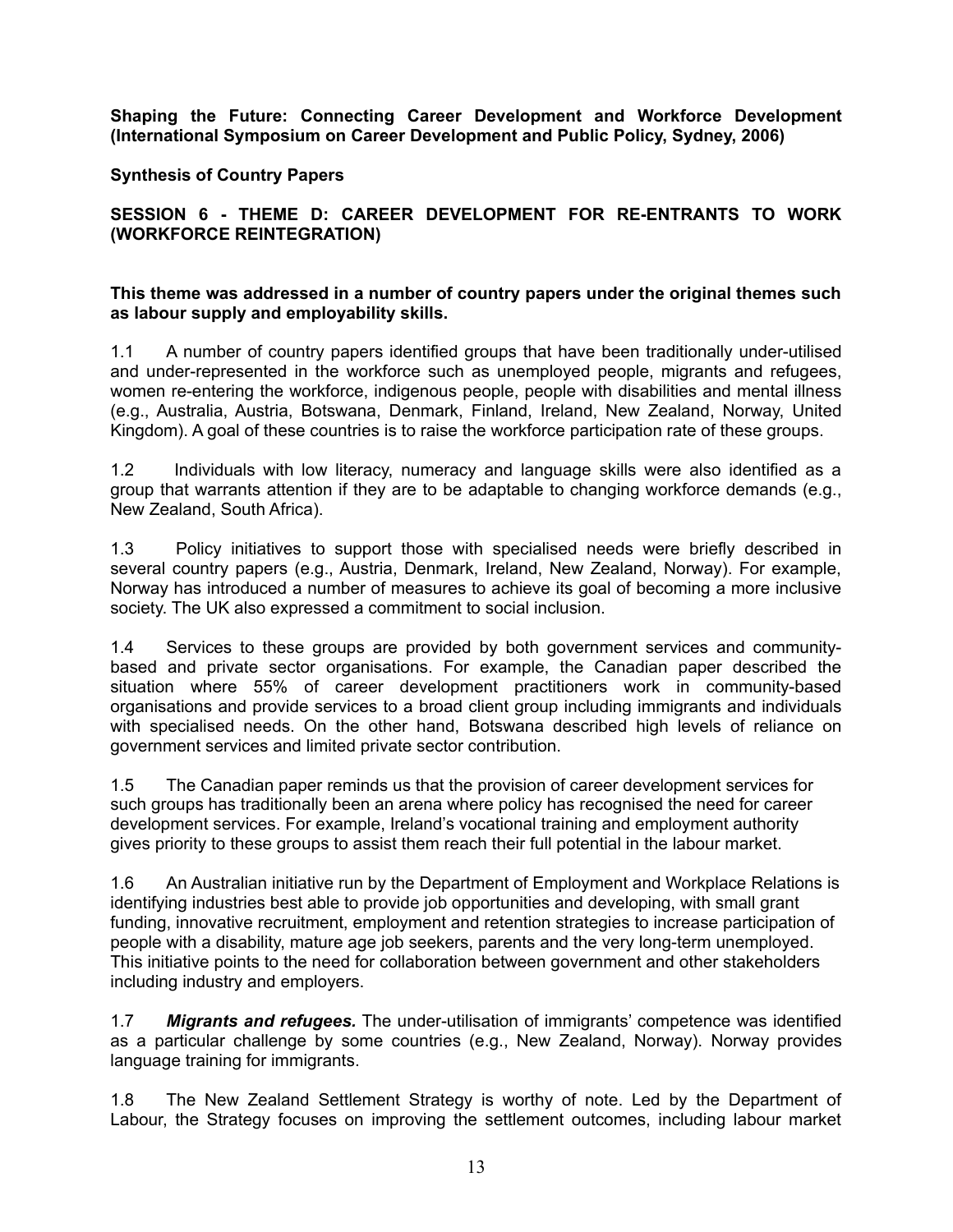outcomes for migrants and refugees. It recognises and attempts to address such difficulties as a lack of localised knowledge and lack of recognition of overseas qualifications

1.9 *Unemployed people and women re-entering the workforce.* The provision of career services to the unemployed has long been a priority of service provision in many countries (e.g., Australia, Austria, Finland, Ireland, Latvia, Norway, Poland, UK). For example, in Latvia although the Professional Career Counselling State Agency has a mandate to provide services to a broad range of clients, their focus is on school leavers and the unemployed.

1.10 Italy makes the point that the extensive focus on unemployed people has reduced the focus on other groups such as those in employment and older workers.

1.11 The UK government is committed to a policy of social inclusion through a process of welfare to work. Given this commitment, and the need to make best use of public funds, public employment services in the UK have a particular focus upon those who are unemployed and/or those with low educational attainment.

1.12 Several countries (e.g., Australia, Ireland, UK) described programs to assist these groups enter the workforce. For example, the UK has piloted a 'skills coaching' program designed to support unemployed adults into education and/ or work. This program will be expanded in the future to assist low-skilled women return to work.

1.13 In Ireland, the Expanding the Workforce Initiative proactively encourages women to return to the workforce. It is worth noting that an important factor in the success of this program is ease of access to the program.

1.14 *People with disabilities.* Some countries described programs specially designed for disabled people (e.g., Finland, Ireland). Such programs may include strategies such as examinations of the health and aptitude, rehabilitation examinations, expert consultations, work and training try-outs, and practical support such as workplace equipment/adaptation grants and personal interviewer interpreter grants.

1.15 Finland described a Vocational Rehabilitation service where individuals and officials cooperatively plan solutions related to work or training that take into account the client's health needs.

1.16 Some countries (e.g., Ireland) provide funding to employers to assist people with disabilities transition into employment.

1.17 *Indigenous people.* The employment policies of Australia and New Zealand have a particular focus on the employment needs of indigenous people. For example, in Australia Specialist and Intensive Assistance services are available through the federal government agency, Centrelink, to support those most at risk of finding long-term or appropriate employment including indigenous people.

1.18 New Zealand draws attention to the cultural appropriateness of career services and describes providing a customised service within a framework that acknowledges Maori and Pacific People's cultures.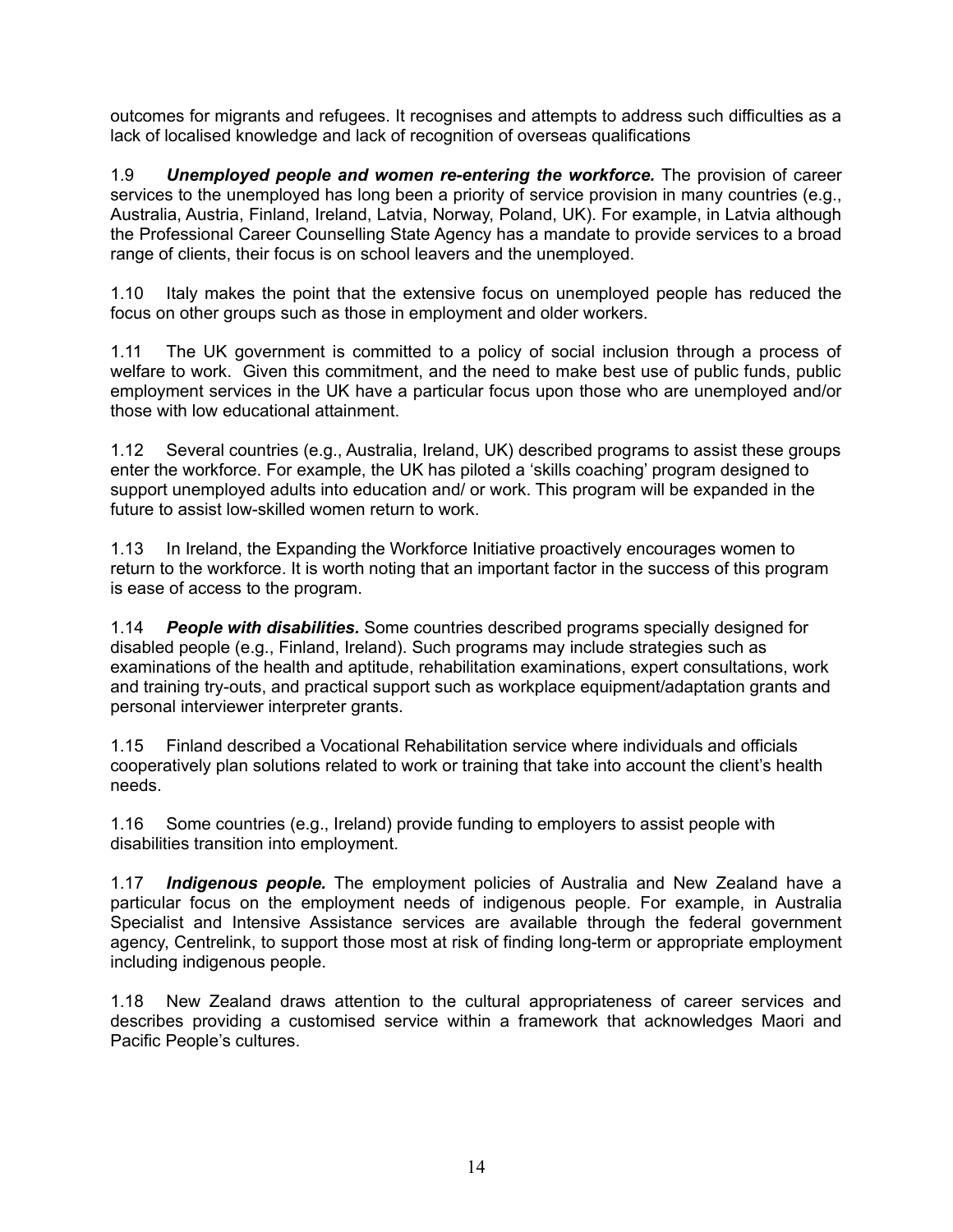# **2. Questions for discussion**

Questions arising from the country-paper contributions on this theme, as summarised above, include:

2.1 What strategic mechanisms are needed at national (and, where appropriate, sub-national levels) to ensure that the skills, knowledge and competencies of unemployed people, migrants and refugees, women re-entering the workforce, indigenous people, people with disabilities and mental illness are appropriately utilised in the labour market? Who are the stakeholders and what is their responsibility?

2.2 What strategic mechanisms are needed at national (and, where appropriate, sub-national levels) to ensure that unemployed people, migrants and refugees, women re-entering the workforce, indigenous people, people with disabilities and mental illness receive appropriate and culturally sensitive career development services?

Mary McMahon 5.04.06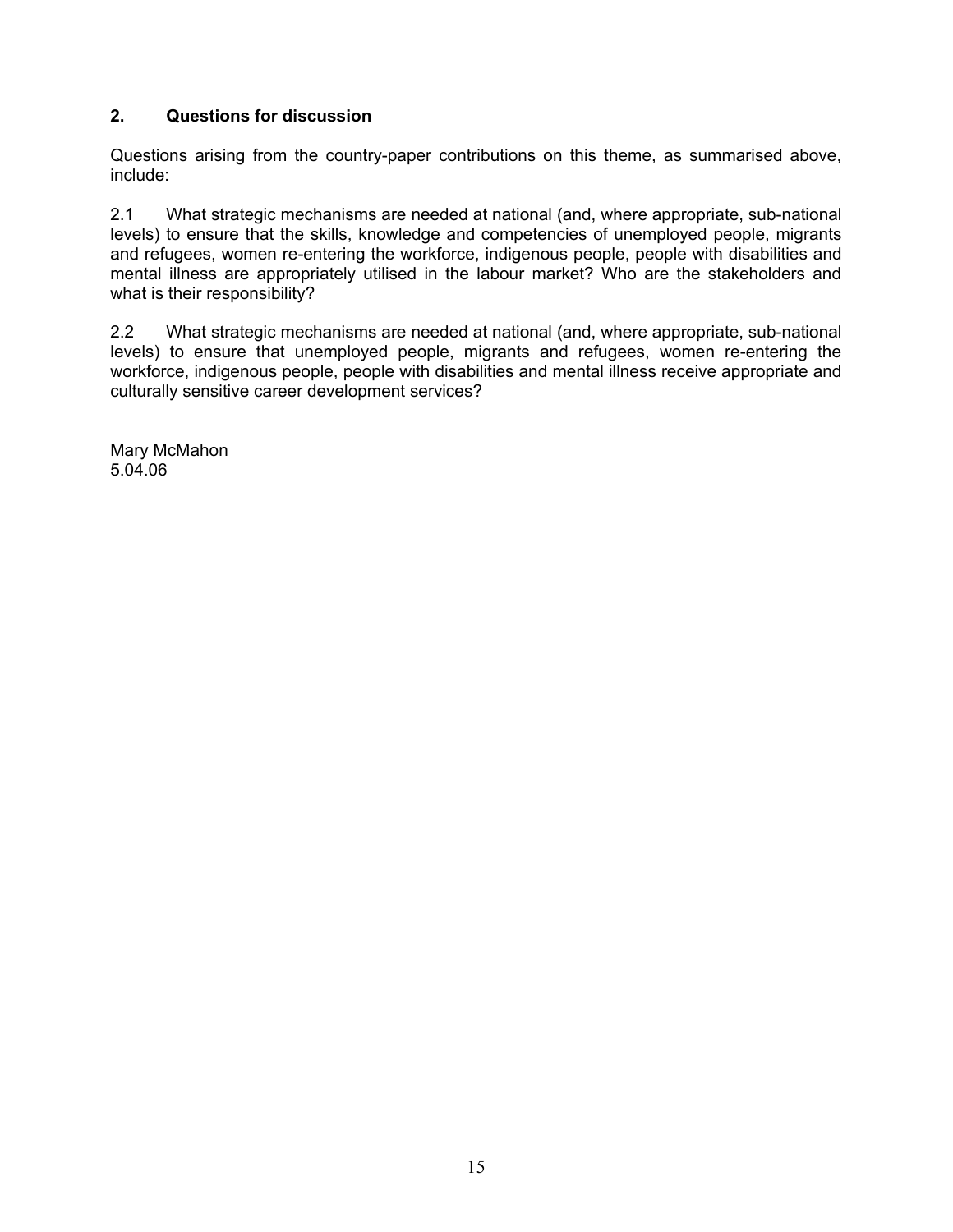**Synthesis of Country Papers**

**SESSION 8 - THEME F: CAREER DEVELOPMENT: THE EVIDENCE BASE AND PROFESSIONAL INFRASTRUCTURE**

**The theme of the evidence base was addressed directly in the papers of five countries and indirectly in the papers of a number of others. Professional infrastructure was not one of the original six themes. However, it was addressed in the papers of a number of countries.**

#### **1. The Evidence Base**

1.1 The critical need for a stronger evidence base to inform and support policy decisions at national and international levels is a long established issue that was highlighted at the international symposia held in 1999 and 2001 and also by international reports such as those of the OECD and the World Bank.

1.2 Each of the five country papers provided examples of research that is contributing to an evidence base. However, none described coordinated, comprehensive national research programs.

1.3 The research projects described in the country papers highlighted the breadth of research that is possible including evaluation of services (e.g., Australia, Finland, Latvia), review of services (e.g., Ireland), assessing service and information needs (e.g., Finland, Ireland), review of performance indicators and benchmarks (e.g., UK), links between career goals and educational attainment (e.g., UK), and assessing the effectiveness of career work (e.g., New Zealand, Norway, UK). Finland described the use of a national web-based institutional evaluation tool.

1.4 The UK paper highlighted the ongoing need for research into the cost of service delivery and also the relationship between delivery costs and outcomes of delivery.

1.5 The Australian paper drew attention to the need for career development to be seen as a discrete field of research and not a subset of, for example, education or psychology.

1.6 Two country papers (Finland and the UK) described the formation of research centres to build the evidence base and to bring policy, research and practice closer together. A feasibility study conducted in Australia supported the formation of such a centre but at the time of writing, no decision had been made. These centres would have links to the ICCDPP.

1.7 In Canada, the Canadian Research Working Group on Evidence–Based Practice has the potential to lead career development research and has developed a draft framework for evaluating the effectiveness of career interventions.

1.8 The Canadian paper discussed the tension that exists between the quantitative evidence base favoured by policy makers and the qualitative approach favoured by practitioners

1.9 Dissemination of research findings to practitioners, policy makers, employers and labour organisations remains an issue of ongoing concern.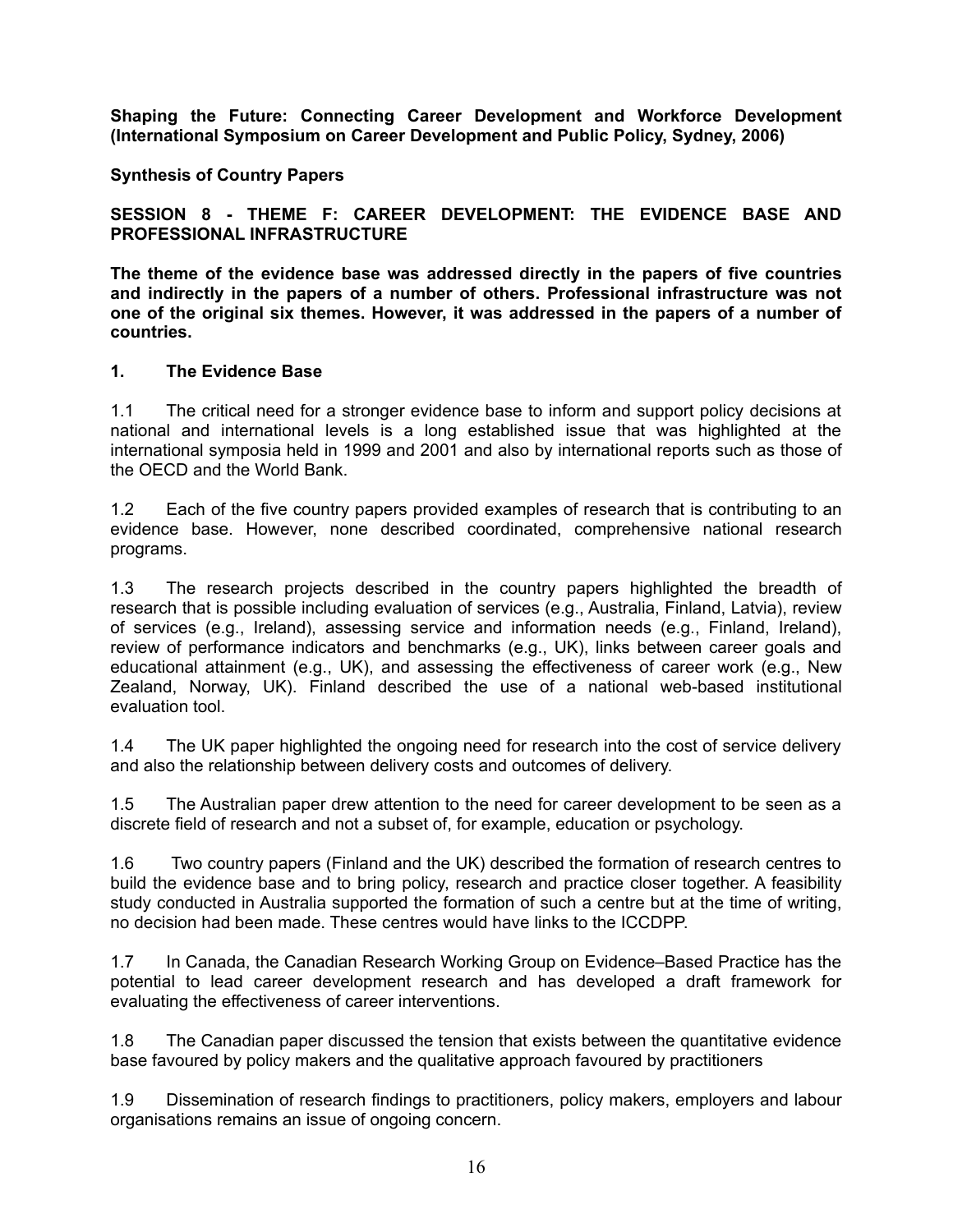1.10 Despite the projects described in the country papers, the need to build an evidence base to support and inform policy still remains.

# **2. Professional Infrastructure**

2.1. Professional infrastructure refers to the systems, procedures and organisations that could contribute to the development of national policies and delivery systems that facilitate lifelong access of all citizens to career development services.

- 2.2 Two of these elements will be discussed separately. They are:
	- the professional standing of career development practice
	- strategic leadership

2.3 *Elements of professional infrastructure.* There is evidence throughout the papers that professional infrastructures are being developed in several countries (e.g., Australia; Canada; Finland; Ireland; New Zealand; UK).

- 2.4 Elements of such infrastructures include:
	- organizational structures that can provide strategic leadership (e.g., CICA in Australia; Canadian Research Working Group on Evidence–Based Practice in Canada; Professional Career Counselling State Agency, and National Resource Centre for Vocational Guidance in Latvia; Career Services rapuara in New Zealand; National Guidance Policy Forum (NGPF), National Library Resource for Guidance, and National Resource Service in the UK; )
	- practitioner professional standards (e.g., Australia, Canada, USA)
	- quality standards for service products (e.g., Finland)
	- national guidance strategy (e.g., Austria)
	- career development competency frameworks (e.g., Australia; Canada )

2.5. *Professional standing of career development practice.* The professional standing of career development practice has repeatedly been raised as an issue of concern in international reports such as those of the OECD and the World Bank.

2.6 The training and qualifications of career development practitioners have received great emphasis in some countries (e.g., Australia, Canada, UK, USA) with varying degrees of implementation success. However, it still remains a concern in these and other countries (e.g., Botswana, India) where career development practitioners are few in number and career development services are less established.

2.7 A contrast that highlights the importance of national coordination and strategic leadership in the implementation of practitioner standards is evident in the Australian and Canadian examples. The implementation of standards in Australia is being coordinated at a national level through the Career Industry Council of Australia and its member associations. Standards are being phased in over a six year period and all Australian career development practitioners will meet entry level training qualifications by 2012. In Canada where there is no such national coordination, implementation of the standards is voluntary.

2.8 Through Australian Career Development Studies, Australia provides free online training opportunities to career development practitioners. These modules may articulate into career development qualifications at either the Certificate IV vocational qualification level or postgraduate certificate level. By 2012, the Certificate IV in Career Development will be the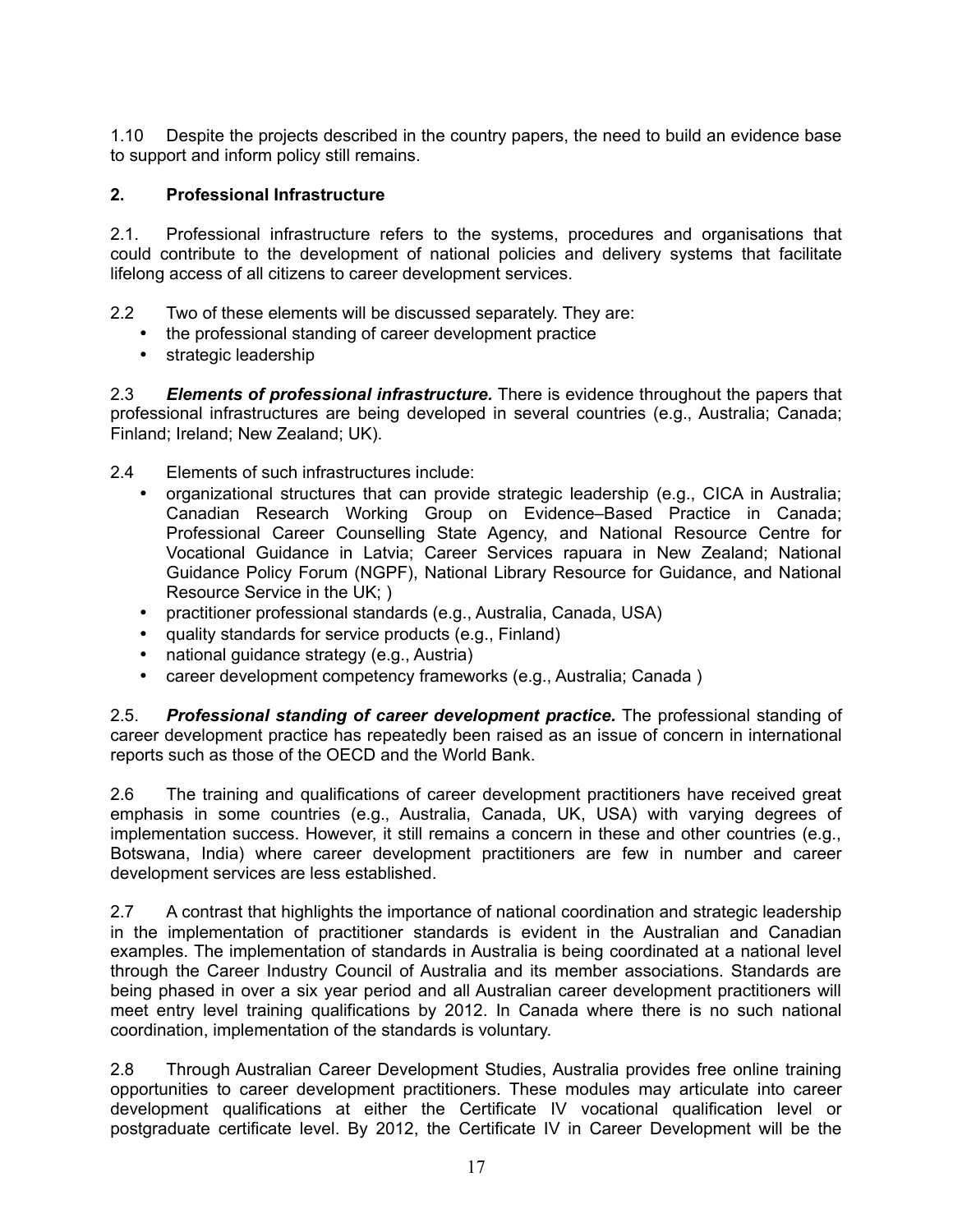minimum qualification expected of associate career development practitioners, and postgraduate certificate or vocational graduate certificate level qualifications will be the minimum qualification expected of professional career development practitioners.

2.9 *Strategic leadership.* At a national level in all countries, strategic leadership is an important factor in moving the career development agenda forward and building alliances with stakeholders such as policy makers, employer groups, and labour organisations.

2.10 Two country papers (Australia and UK) provided examples of closer working relationships between policy makers and other stakeholders such as practitioners. In the UK, this is done through the formal mechanism of the National Guidance Policy Forum (NGPF), whereas in other countries such as Australia practitioners have been represented on steering committees for national career development projects.

2.11 Australia provides a strong example of strategic leadership by practitioners through the Career Industry Council of Australia and by policy makers such as the Department of Eduction Science and Training. Such leadership has been instrumental in and critical to the development and ongoing implementation of Professional Standards for Australian Career Development Practitioners. Canada is investigating the creation of a national practitioner body.

2.12 Canada described the poorly developed links between the career development sector and the business community sector. Related to this is the absence of a forum for stakeholder dialogue on career development public policy and workforce development.

2.13 Several countries describe the fragmentation of responsibility for career development services at government levels (e.g., Australia, Canada, Ireland, Italy) which may lead to duplication of services and the lack of a coordinated approach.

2.14 India provides an example where, in the absence of government policy and leadership despite the existence of a Central Bureau of Educational and Vocational Guidance, career development may be slanted towards commercial interests such as fee-paying institutes and industry with little emphasis on the career development needs of individuals.

2.15 Attention was drawn to the issue of insufficient funding for career development services (e.g., Italy) and practice and theory (e.g., USA).

2.16 Poland suggested that funding be drawn from a number of sources given its contribution to private, organisational and public policy goals. Such sources included the national budget, local government, employers, and trade union funds. They also suggested that individuals could pay for some services such as assessment of competence.

2.17 There remains a great need to build alliances with stakeholders such as practitioners, policy makers, employer groups, and labour organisations.

2.18 An example of building such alliances is provided by Norway through its national policy, Partnerships for Career Guidance, that is being implemented at a county level. Such partnerships involve county governors, employer and employee organisations, relevant public and private agencies and institutions of higher education. It is expected that such partnerships will facilitate more targeted and effective guidance programs and that job-seekers will find work more rapidly.